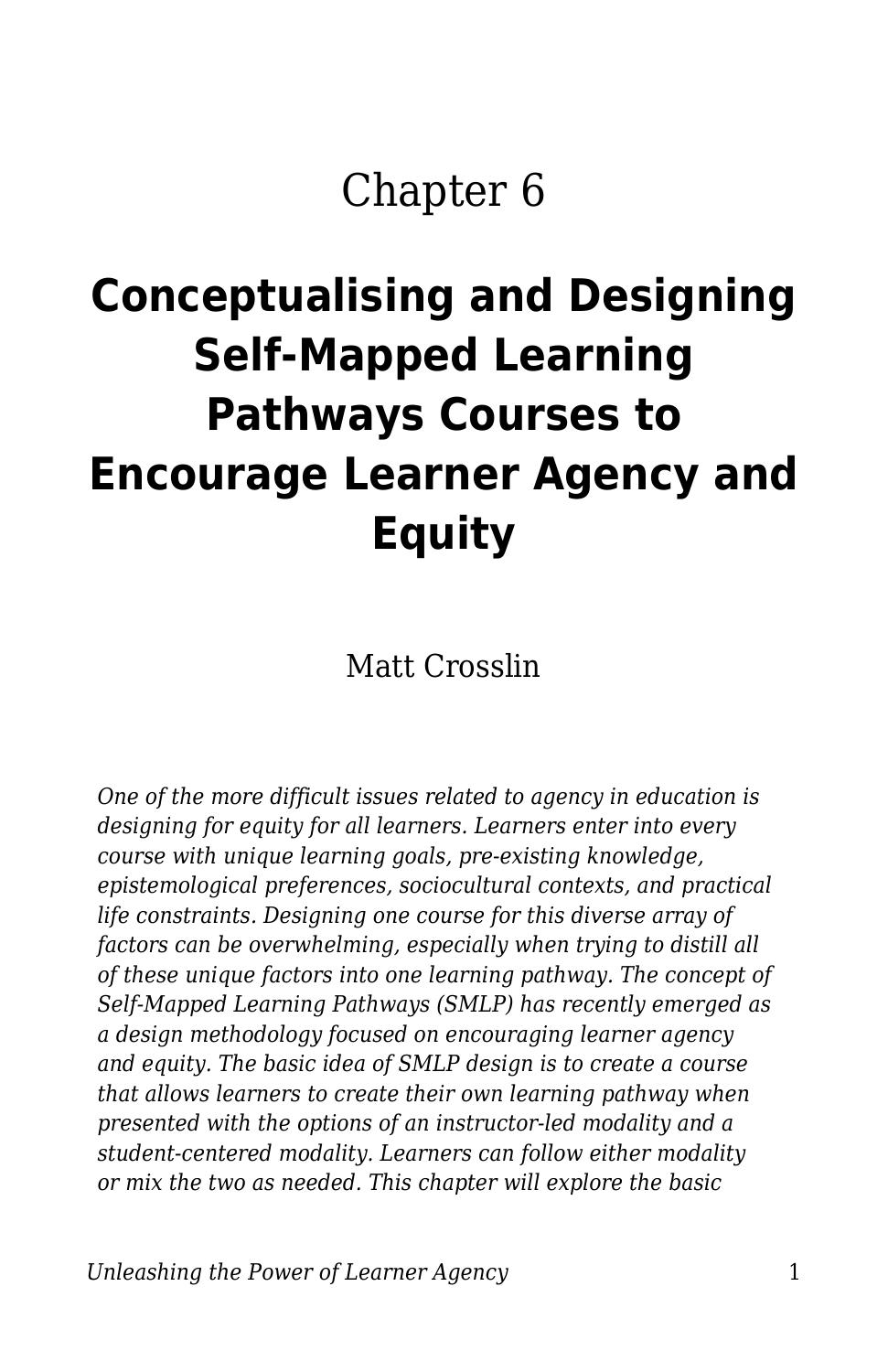*theory behind SMLP as well as current research results, but the primary focus will be on how to critically conceptualize and practically design courses for encouraging learner agency and equity through SMLP.*

### **Introduction**

Self-Mapped Learning Pathways (SMLP) were initially conceptualized as a "dual-layer course" design created to encourage learners to move from following the instructor's pre-determined pathway into a student-centered heutagogical learning pathway. The initial idea of a "dual-layer course" was re-imagined into a design methodology that creates two modalities in any given course. The foundational modality is a complete course pathway designed by the instructor to lead learners completely through the course content from beginning to end. The other modality is a self-determined heutagogical pathway that affords learners the freedom to map their own learning pathway. The key feature of this dual modality design is that learners can switch between modalities at any point in the course based on their needs, goals, or changing circumstances.

### **Where Did the Idea of Self-Mapping a Learning Pathway Come From?**

The first version of SMLPs course came about in 2014 (Crosslin, 2016a) in a Massive Open Online Course (MOOC). MOOCs were initially conceived as learner-centered networked learning experiences in the form of free courses that were open for registration to anyone in the world with access to a computer and the Internet (Kovanović, Joksimović, Gašević, Siemens, & Hatala, 2015). In 2011, a new form of MOOC came to prominence that focused on following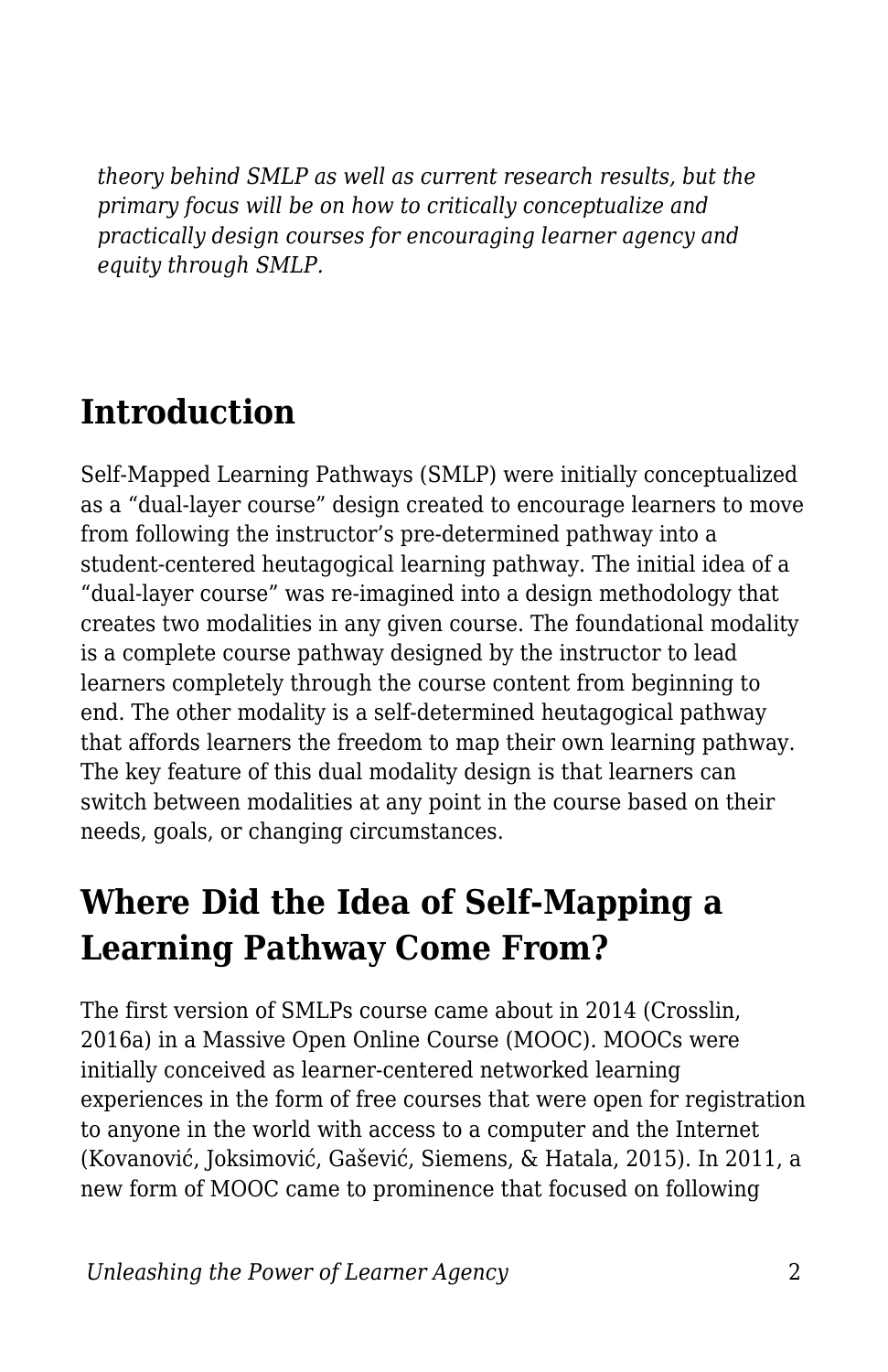instructor-centered pathways (Kovanović, Joksimović, Gašević, Siemens, & Hatala, 2015).

SMLP started off as an attempt to create a dual-layer combination (Crosslin, 2014a) of the two MOOC forma, a course that had one layer for a standard instructor-focused modality, and another layer for a learner-centered modality. The main idea was that learners could choose either layer they wanted to start with and switch back and forth or mix and match as needed, while they progressed through the course (Crosslin, 2015b). The instructor-centered modality was there for those who were either new to the topic and needed a defined guide or, for various reasons, chose to follow a pre-defined pathway. The learner-centered modality was there for those that wanted to make their own pathway or wanted to explore the same topic from a different sociocultural or intersectional perspective.

While the response was very positive both from dual-layer course learners (Crosslin, 2018; Crosslin & Dellinger, 2015), as well as the instructors who tried or considered the dual-layer format in other contexts (Bali & Caines, 2018; Crosslin, Milikic, Dellinger, Jovic, & Breuer, 2019; Hall, 2017; Kilgore & Al-Freih, 2017), there were many important questions raised in discussion and feedback sessions (Crosslin, Dellinger, Joksimovic, Kovanovic, & Gaševic, 2018; Dawson, Joksimovic, Kovanovic, Gaševic, & Siemens, 2015; Rosé et al., 2015). Many learners wanted to know which modality is better (some felt that using the term "layers" implied one was better than the other). Some of the instructor-centered learning learners wanted to know why the learner-centered options were there, while some of the heutagogical-leaning learners wanted to know why the instructorcentered options were there (many of them even disagreed over whether the course was really instructor- or learner-centered (Crosslin, 2015a)). Several learners felt lost or overwhelmed trying to figure out where to go. Others wanted the course to have formalized avenues of engagement for learners, which were distinctly lacking in dual-layer designs (much of this comes down to personal perspective,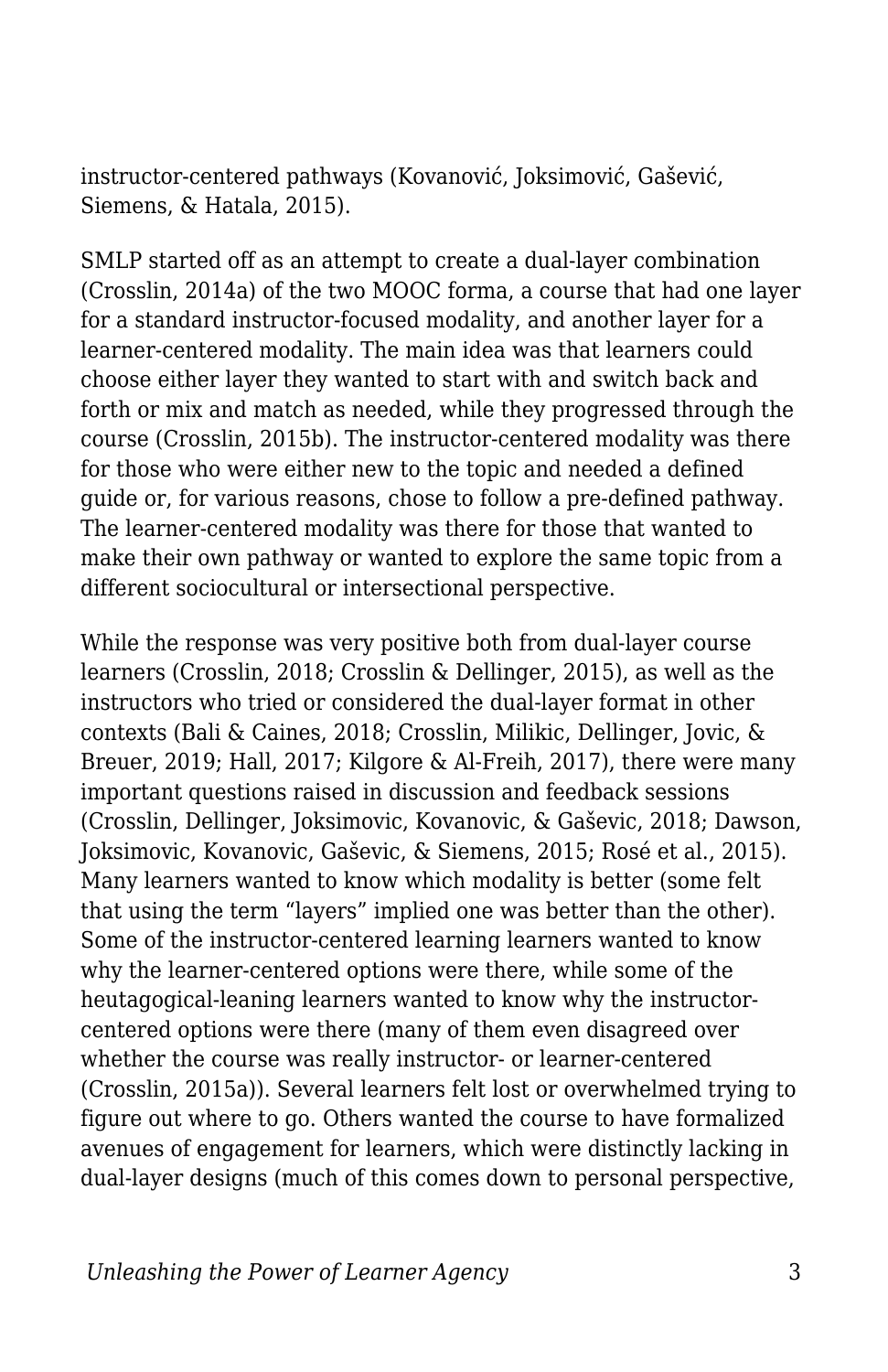as others such as Montero-Colbert, Delia Deckard, Stewart, Richard, and Nanan (2019) would have disagreed with this as they saw the dual-layer as having distinct pathways with formalized peer engagement).

This feedback led to several changes with the design model. The main change was that the concept of "dual-layer" was dropped. The new term "Self-Mapped Learning Pathways"

([https://edtechbooks.org/-RdMG\)](https://mattcrosslin.com/pathways/about/) was adopted to better reflect what learners were expected to do in these courses. Initially, the goal of the dual-layer course designers had been to push learners towards the learner-centered pathway, but feedback from learners indicated that many of them needed the instructor-centered pathway for a variety of reasons (e.g., time constraints, ease of use, busyness of life) (Crosslin, 2016a). Therefore, the idea that every choice is equally important was adopted (Crosslin, 2015c). To help facilitate that concept, the focus of the course was moved away from complex course maps (Crosslin, 2014c) to neutral zones that described multiple options from which the learner could choose (Crosslin, 2014b).

### **SMLP Learning Experience Design**

Designing SMLP learning experiences can really begin at any stage. One good place to start is by creating a shell for a neutral zone, and then moving quickly to the instructor-centered modality (because that typically already exists in many courses). Additionally, the process of deconstructing and critically examining the instructor-led modality to create a learner-centered modality can be helpful (and enjoyable).

One thing to keep in mind is that courses within formal systems will have limitations or requirements imposed by that formal system. SMLP is one possible design methodology for helping learners take agency over their own learning, but when it occurs within formal structures, adjustments might have to be made. For example, formal education typically requires certain topics to be covered, or

*Unleashing the Power of Learner Agency* 4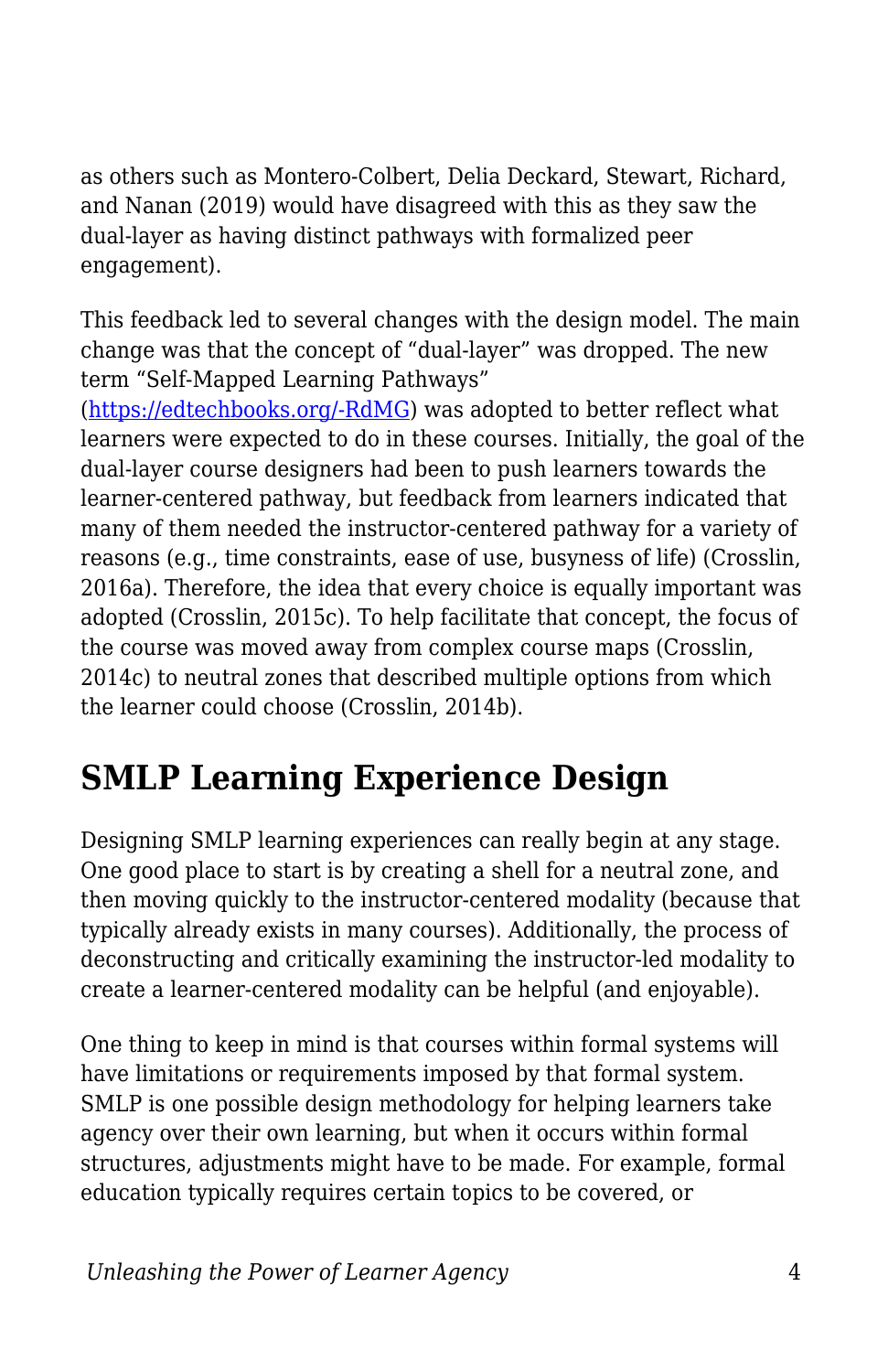assignments to be graded, or certifications to be awarded due to systemic rules. Adjustments to SMLP to meet these requirements are to be expected. The concepts covered in this chapter are ideals that some can fully implement, but many instructors might have to pick and choose which ones apply depending on systemic limitations.

#### **Neutral Zones – The Learning Experience Hub**

The temptation for many will be to use an institutional Learning Management System (LMS) to create the main course hub. While this may be the easiest route, LMSs are really designed from an instructor-centered mindset and should be reserved for that modality. Similarly, the course hub really should not reside on a social networking website because the social nature creates a bias for student-centered learning (and not all learners are ready for that).

One recommendation is a self-hosted website running something like WordPress. A Neutral Zone is intended as a place where both modalities are presented, where options for self-mapped learning will be shared, and where learner examples will be featured (with the permission of learners, and heavy examination by the instructor as to why they share the ones they do share). Something like WordPress provides tools to make all of this happen, but there are others that work just as well. Figure 1 shows an example of a Neutral Zone with pathway options visualized as a stream or a garden. On the left side is the description of options, on the right is the list of options for the "Stream" (instructor-centered) pathway.

Figure 1

Example Neutral Zone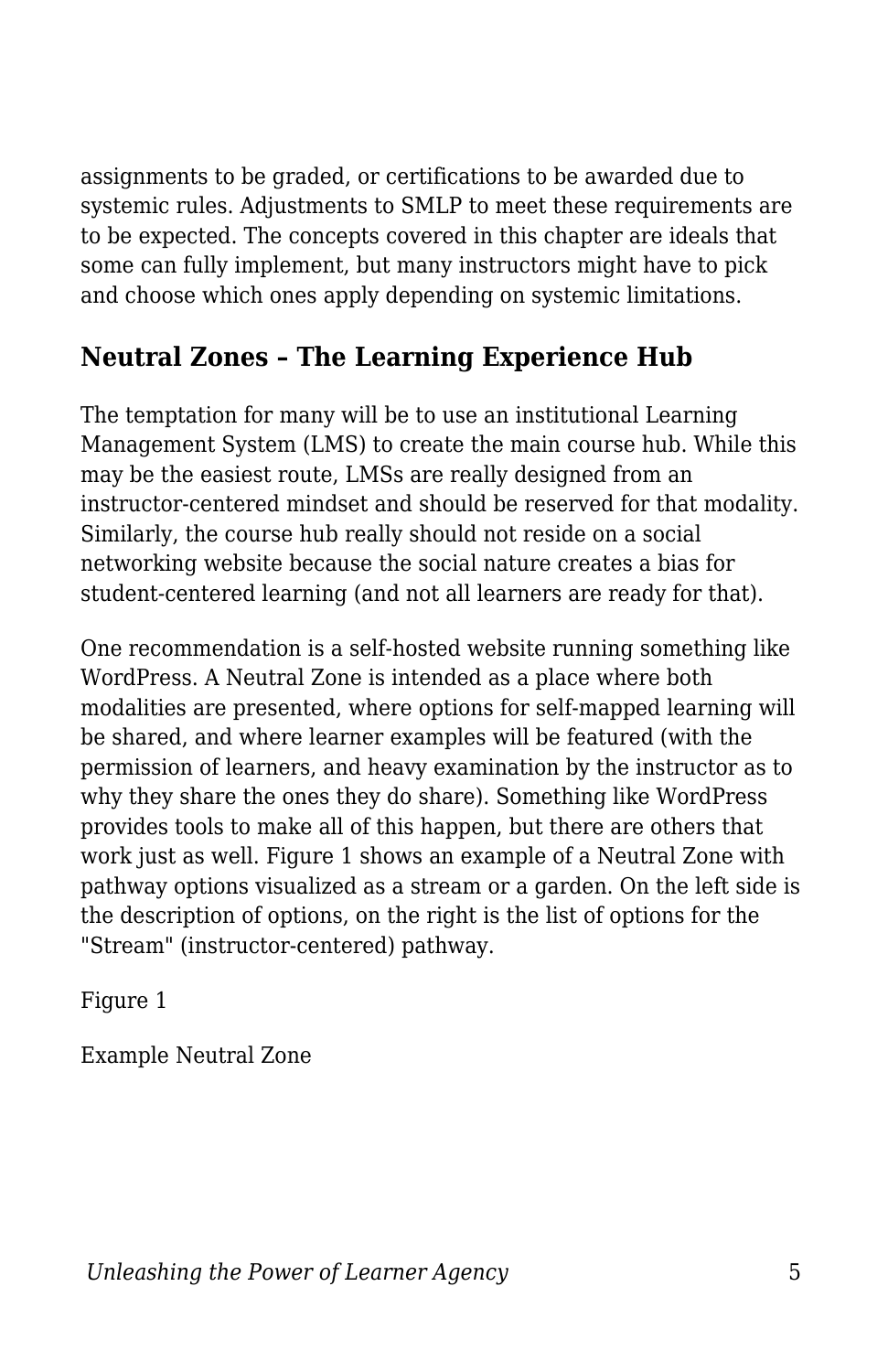

Regardless of what tool is used, the goal for creating a Neutral Zone is twofold: to humanize the course by promoting presence (see <https://humanmooc.pressbooks.com/>), and to help learners constantly examine their mapping choices. Here are some resources to read more about the relationship between learner choices and neutral zones:

- Designing a Neutral Zone in Dual-Layer (Customizable Modality) MOOCs (Crosslin, 2014a)
- Digging Into What 'Choice' is in Customizable Modality/Dual-Layer (Crosslin, 2015b)
- Evolution of the Dual-Layer/Customizable Pathways Design (Crosslin, 2016b)
- Every Choice is Awesome. Every Path is Cool When You're in #HumanMOOC (Crosslin, 2015c)

#### **The Instructor-Centered Modality Design Phase**

Designing the instructor-centered modality probably will be the most familiar aspect for many. Several resources exist to help create a high-quality learning pathway for following what the instructor thinks that learners should do to master the topic. There is no need to repeat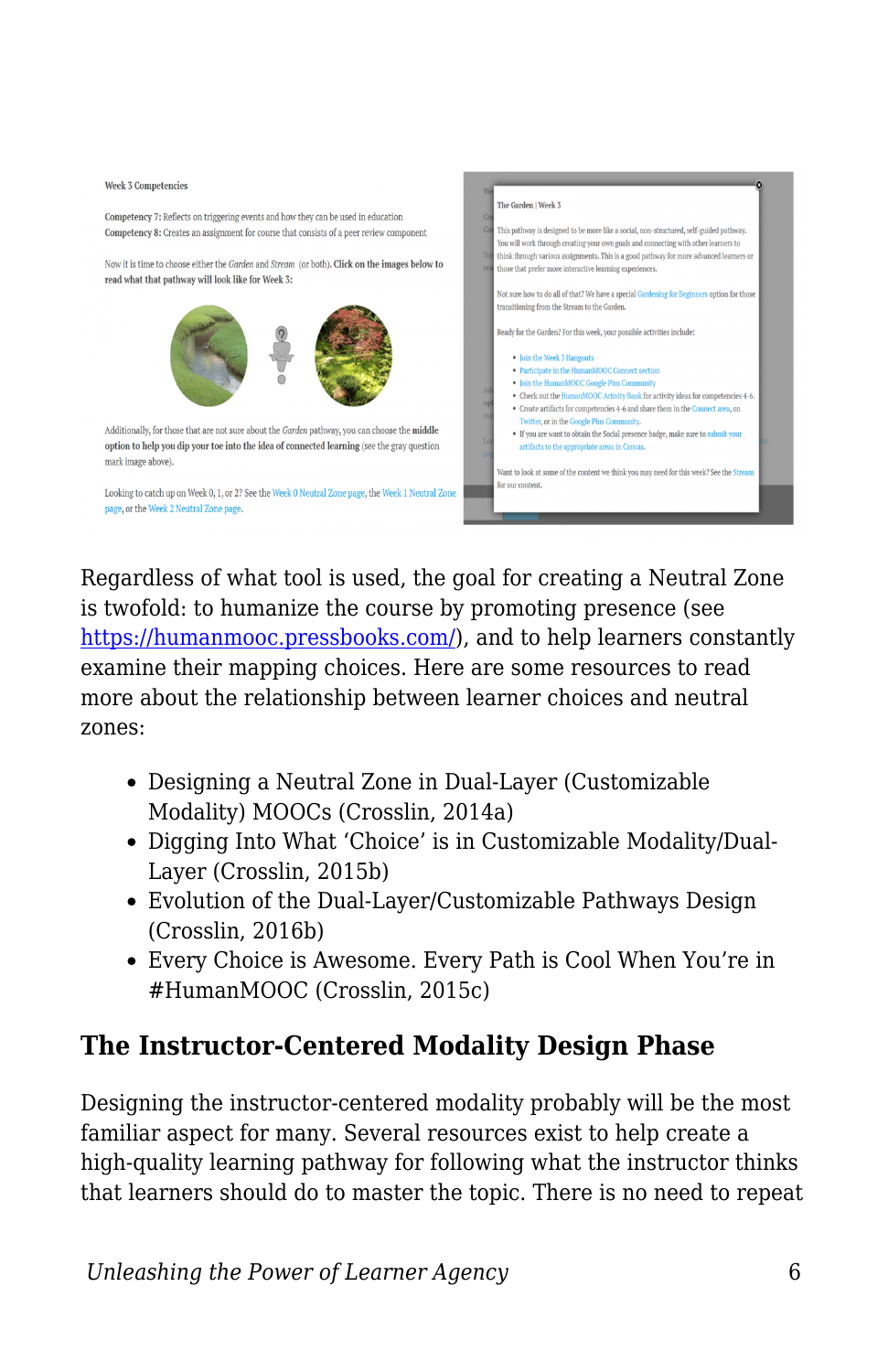these concepts here. However, there are several issues to highlight in order to make this modality as easy to use as possible for the most learners:

- **Accessibility**: everything should follow all accessibility requirements. This means captioning for videos, alt tags for images, screen reader testing, good color contrast… all of the standards (see [https://edtechbooks.org/-TIE](https://accessiblecampus.ca/tools-resources/educators-tool-kit/)).
- **Course Alignment**: the instructor-centered modality will need to have well-written goals, objectives, competencies, etc. (see [https://edtechbooks.org/-mbUe\)](https://bokcenter.harvard.edu/learning-goals-and-learning-objectives). However, remember that these standards are for those that follow the instructor, so don't become so attached to them that they become the power center of the course.
- **Micro-Content**: When creating content, keep in mind how it will all connect to learners who are creating their own pathway:
	- 1. Since learners will possibly come in and out of the content and activities, creating each part as stand-alone micro-content (Semingson, 2017) will help learners as they map their own pathway.
	- 2. However, make sure that any learner who stays on the instructor-led pathway doesn't get lost. Make sure there is flow, deep thought, reflection, and other design considerations that help learners move through content smoothly.
	- 3. Examine all content and activities for bias, oppressive power dynamics, and missed opportunities to examine intersectionality. Invite learners to do the same to help improve course quality.
- **Assessment**: Assessment can be complicated in SMLP courses. This is partly because grading is a complicated and problematic concept in general. The main reason assessment is complicated in SMLP courses is because any grading plans would have to assess work across multiple varied self-mapped pathways. Ideally, in place of grades, instructors could discuss pathway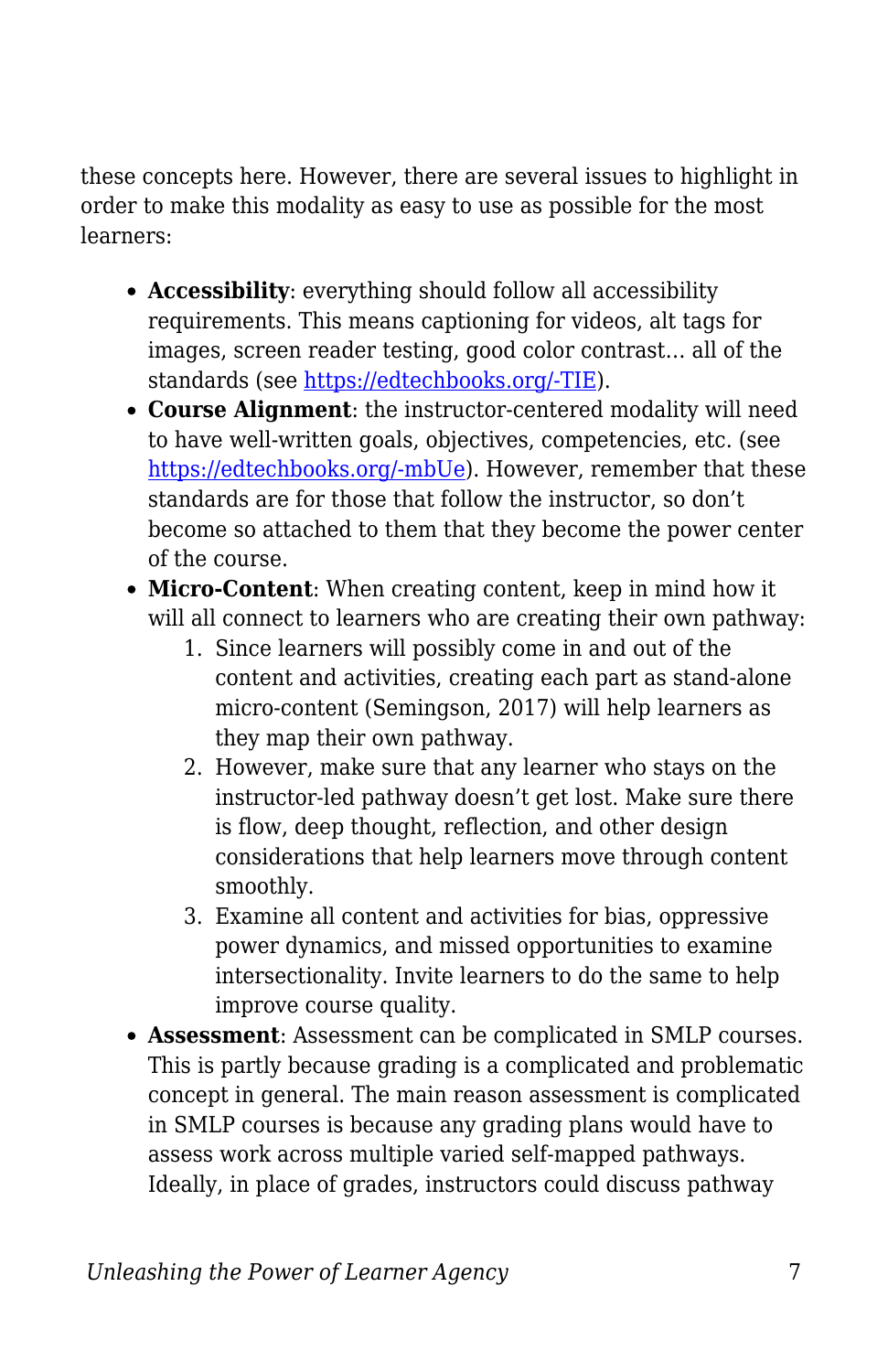artifacts in an interactive format - learners would submit early drafts of work, instructors would then comment, learners would ask questions and adjust, and the process would repeat until both are satisfied with the final artifact. If possible, learners could also be allowed to work with the instructor to create their own assignments. This system may require some type of approval and oversight at the program or system level, but this possible interactive plan is not unheard of in education. However, since many institutions require instructor to give grades, assessment does need to be addressed in those situations. When grading is required, one method that helps is to first create an ideal grading plan for the instructor-centered pathway. Then consider how that grading plan would need to be deconstructed to make it work for the learner-centered modality as well as the instructor-centered modality. Focus on the core competency that learners need to demonstrate rather than specific assignment-based details like word count requirements and standardized test questions. This idea will be explored more in the next section.

Keep in mind that learners are following this pathway by choice when they are on it, not by being controlled by the instructor. Make sure that all design choices reflect choice and not control. Having learners review designs for the instructor-centered modality might be a good way to examine content for bias as well.

#### **The Learner-Centered Modality Design Phase**

While some may see the learner-centered modality as the easiest one to design, the truth is that it requires a lot of effort to not codify existing biases into the design - especially for those with more power and privilege that enjoy the freedoms that learner-centered options can afford them. Rather than looking at this modality as one that just sets learners free to do as they like, we should look at it as the modality that ties together many learner pathway options. This part is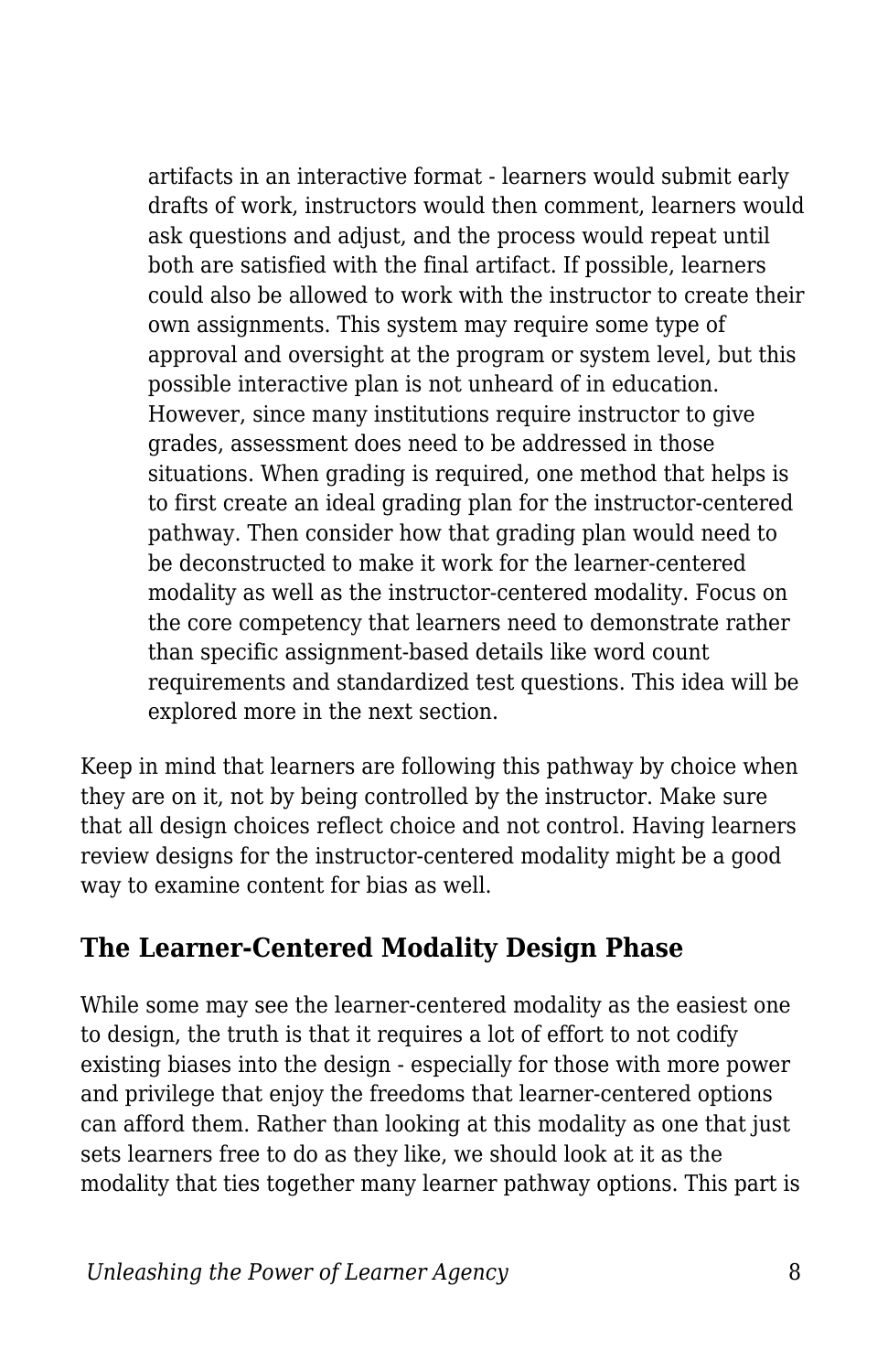more of a fuzzy area, but there are a few suggestions for this modality below.

- **Deconstructing "Instructor-Led"**: In order to form some guidelines / scaffolding / suggestions for the learner-centered modality, one recommendation is to take any course goals, objectives, and standards and break those down to the smallest parts possible. For example, take a performance objective, remove the conditions and criteria, and all that is left is the main part needed for learners: the behavior or idea that learners are to study. Turn this into a very open-ended competency and let it serve as a guide or idea for the week / module in the Neutral Zone. Let learners deconstruct it even more if they don't connect with it or think it works for them.
- **Communication**: One of the important aspects to analyze in designing the learner-centered modality is the ways that modality options are communicated. Those with educational backgrounds can too easily slip back into communicating definitive instructions that make all learners feel like they have to follow them. Language can also communicate unexamined power dynamics and intersections that stifle pathway mapping rather than help.
- **Flexibility and Choice**: The key feature of this modality is to add flexibility and choice. Some learners will be ready for this, others will not. Course design will need to walk a fine line between giving some ideas or guidance to help those who aren't quite ready, while making room for those who are ready. Much of this will happen in the Neutral Zone. Some learners have found the concept of an activity bank of assignment suggestions helpful, especially if instructors get permission to include examples of pathways different learners have created in past courses.
- **Assessment**: Typically, the best methodology to approach grading in SMLP courses is ungrading (see Bali, 2019a; Fasheh, 2000; and Stommel, 2020) with feedback and discussions of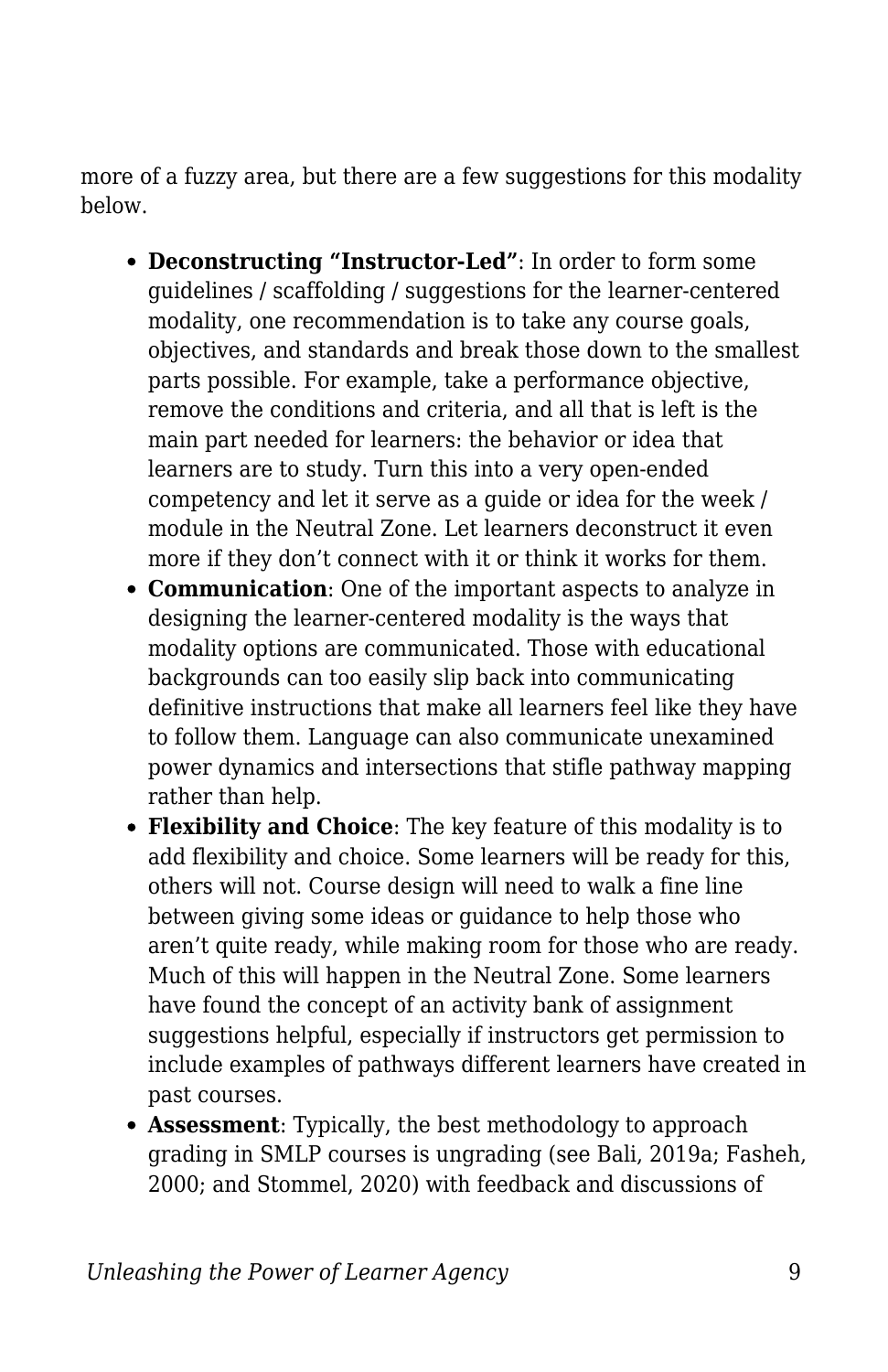outcomes. Journaling, portfolios, and other forms of authentic assessment can be helpful with this. Learners will probably also more than likely need to take partial or total control of creating guidelines for assessment / feedback / grades. Also, any documentation of pathways maps can help (see next section). The main difficulty in this area is that assessment of any kind will need to cover both the instructor-led modality and the learner-centered modality (and all of the options this creates). Qualitative rubrics with open-ended criteria could help here, especially in the context of institutions that require instructors to be the ones to give grades. Qualitative rubrics in the context of SMLP would not focus too much on the details of what learners did for assessment (like word counts, and paper structures), but on how the learner provided proof that they have learned or accomplished something. It wouldn't be a list of micro-managed point values, but a chart with open sections to provide thoughts and feedback. There are also other ways to think about documenting the learning process in SMLP. For one example, see "Documenting Customizable Pathways" (Hall, 2017).

#### **The Learning Pathway Map**

The main activity for most learners should be the creation of a learning pathway map. This, at a minimum, would contain a description of what they plan to do to learn the topic, what resources they will need to learn, and how they will prove they have learned what they say they have. It may be a copy of the instructor-centered pathway, a mixture of the two modalities, or something else. The key is for learners to engage with the determination of what they will learn, as this is the core of heutagogy.

However, since learners may find it difficult to plan too much in advance, initial mapping should focus on general goals for the entire learning experience. Weekly (or module-based) focused mapping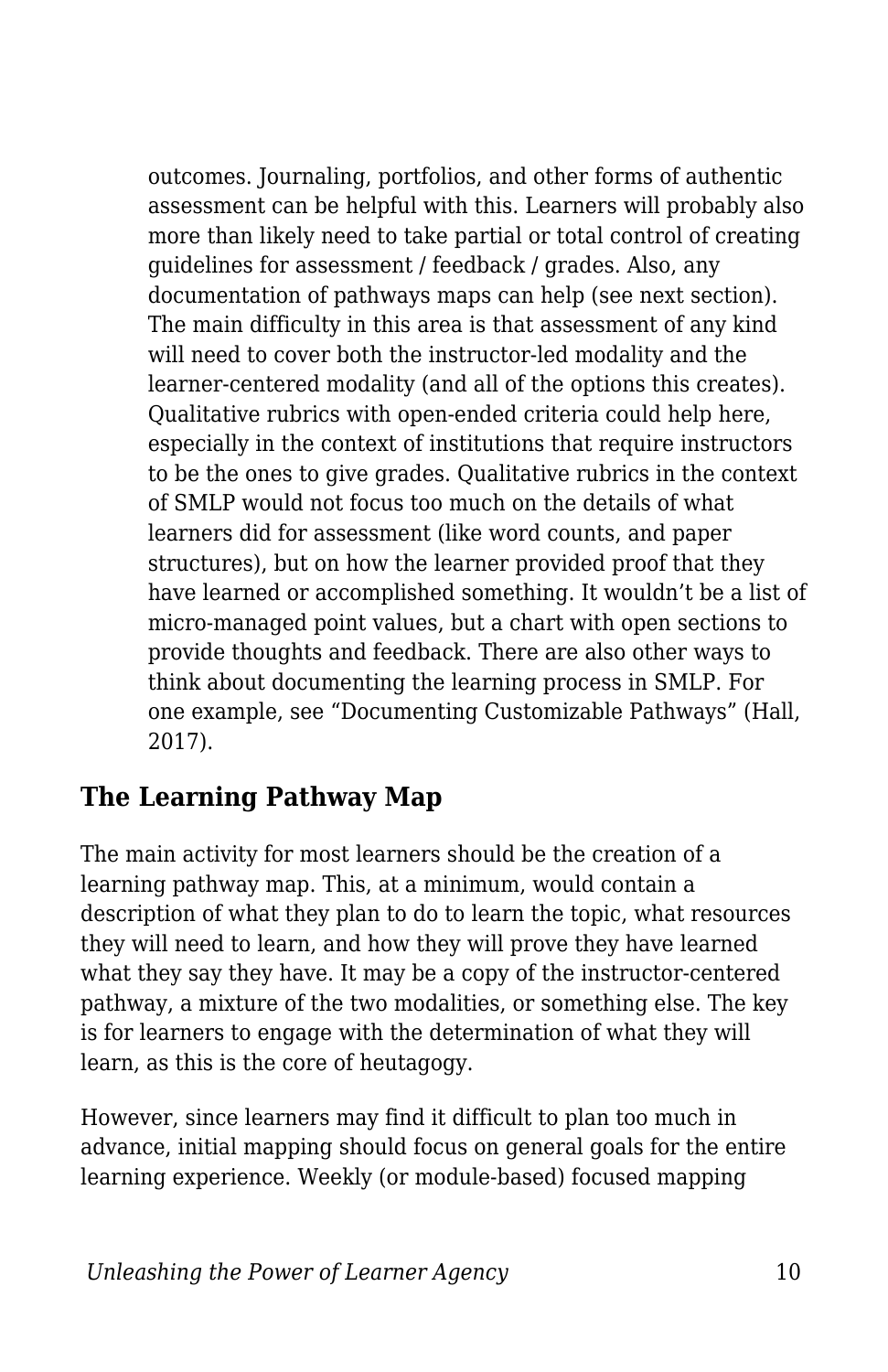activities can help work out the specifics and details of learning maps. Be sure to make space for initial mapping at the beginning of class, while also including weekly time to focus, revise, and reflect on specific mapping choices.

Keeping in mind that these maps are not rigid, learners can expect to change their minds as they follow their own map. This level of agency and control can be daunting for some learners that are not used to it, so instructors will need to exercise patience, encouragement, and understanding as learners work through the process. Instructors should probably take notes about what does and doesn't work in their role as guide and encourager throughout each offering of their learning experience.

There are a wide variety of ways to accomplish the mapping of individual learning pathways. These will generally involve some form of technology. This could be as basic as a pencil or paper, digitally supported through a WordPress blog or Word document, or a combination of technologies like mind maps. If online technologies are utilized, please keep in mind that there are pros and cons to every service. Technology is not neutral; there are contexts of power dynamics, biases, and privacy concerns built into every single tool that need to be examined (see McMillan Cottom, 2019). Many technology companies engage in oppressive surveillance techniques that affect different sociocultural intersections to different levels of severity (Gilliard, 2019; Noble, 2018; Watters, 2019). Learners should be fully informed of every issue that could possibly arise from using data generating and collecting tools online, as well as options for opting out.

For one idea on how to use various tools to map pathways, see "Creating a Self-Mapped Learning Pathway" (Crosslin, 2017). Note that the tool in that example is gone, highlighting the precarious nature of using technology like this. However, the ideas within the post can still be implemented across a wide range of tools.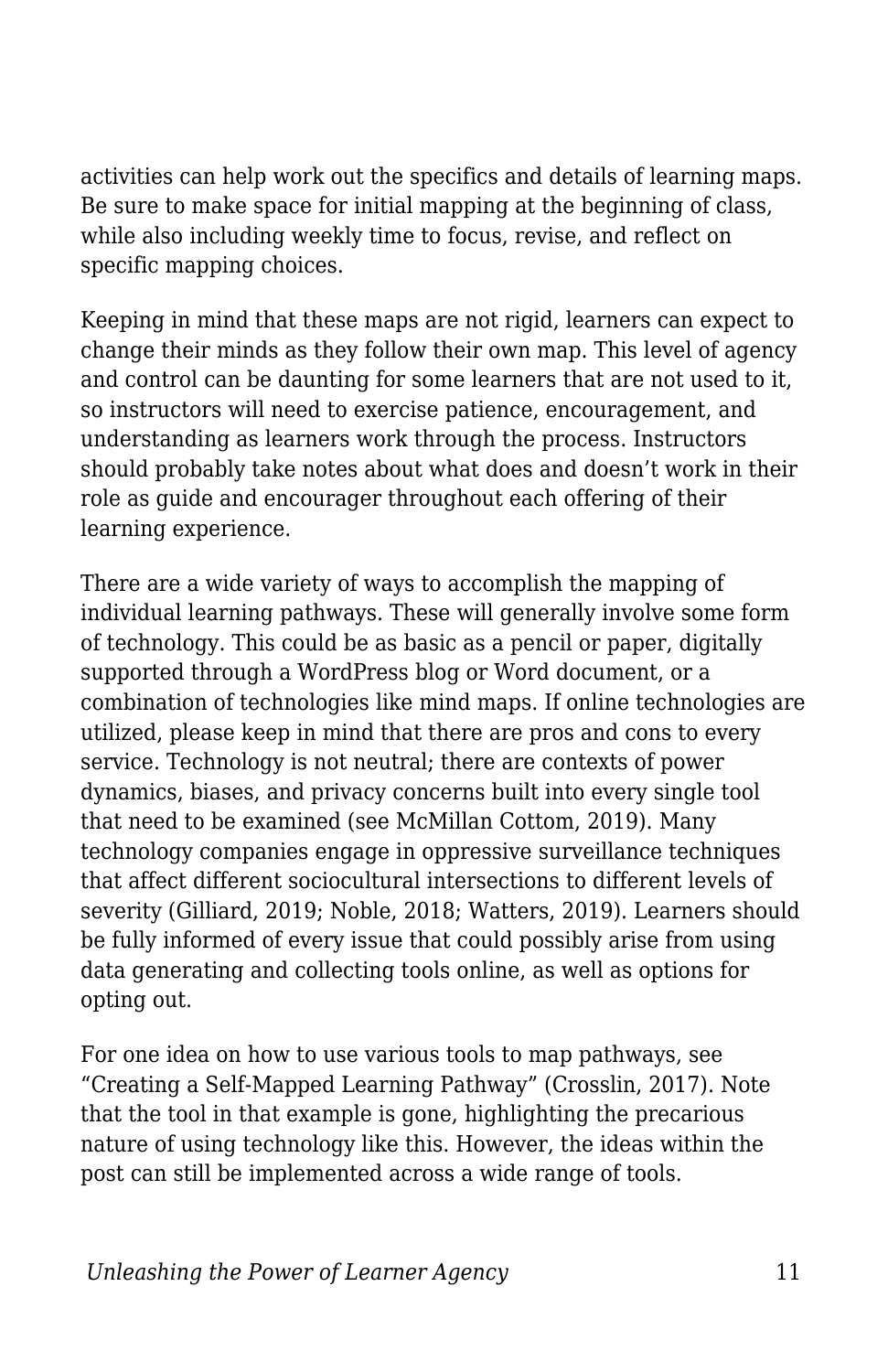Instructors can also experiment with different ways to present mapping options and the neutral zone. These new tools will also possibly introduce accessibility issues in addition to privacy and power dynamic concerns, so please make sure to consider these aspects and communicate issues clearly to learners. For an example of one idea that utilizes H5P and Twine micro-lessons, see "Building a Self-Mapped Learning Pathways Micro-Lesson: H5P vs Twine" (Crosslin, 2019).

### **Reflection and Analysis**

In conjunction with the mapping activity, learners should be encouraged to reflect on why they made the choices they made: why they chose the options they did, why they followed their map the way they did and why they made the changes they did. Encourage them to reflect on power dynamics, intersectionality, and sociocultural factors that impact on their learning.

In order to not overwhelm learners, make sure there is time within the class schedule to reflect. There could even be three levels for the final reflection: one level for themselves, one level to prove to others that they learned what they say they did, and a final level that could be shared with other learners (with permission, of course). The first level can be wide, lengthy, and as deep as needed, since it would be primarily for the learner themselves. The next level could be based on competencies, goals, course activities, and other contextual requirements (like institutional grading requirements). The third level of reflection could theoretically be gathered in a repository to help future learners in their learning pathways mapping. If different learners reflect on the various intersections in their life and how that affects their learning pathway, those with similar intersecting aspects could find guidance for mapping their own pathway. Seeing how other learners like themselves navigated the course previously to explore something outside of the average pathway could help encourage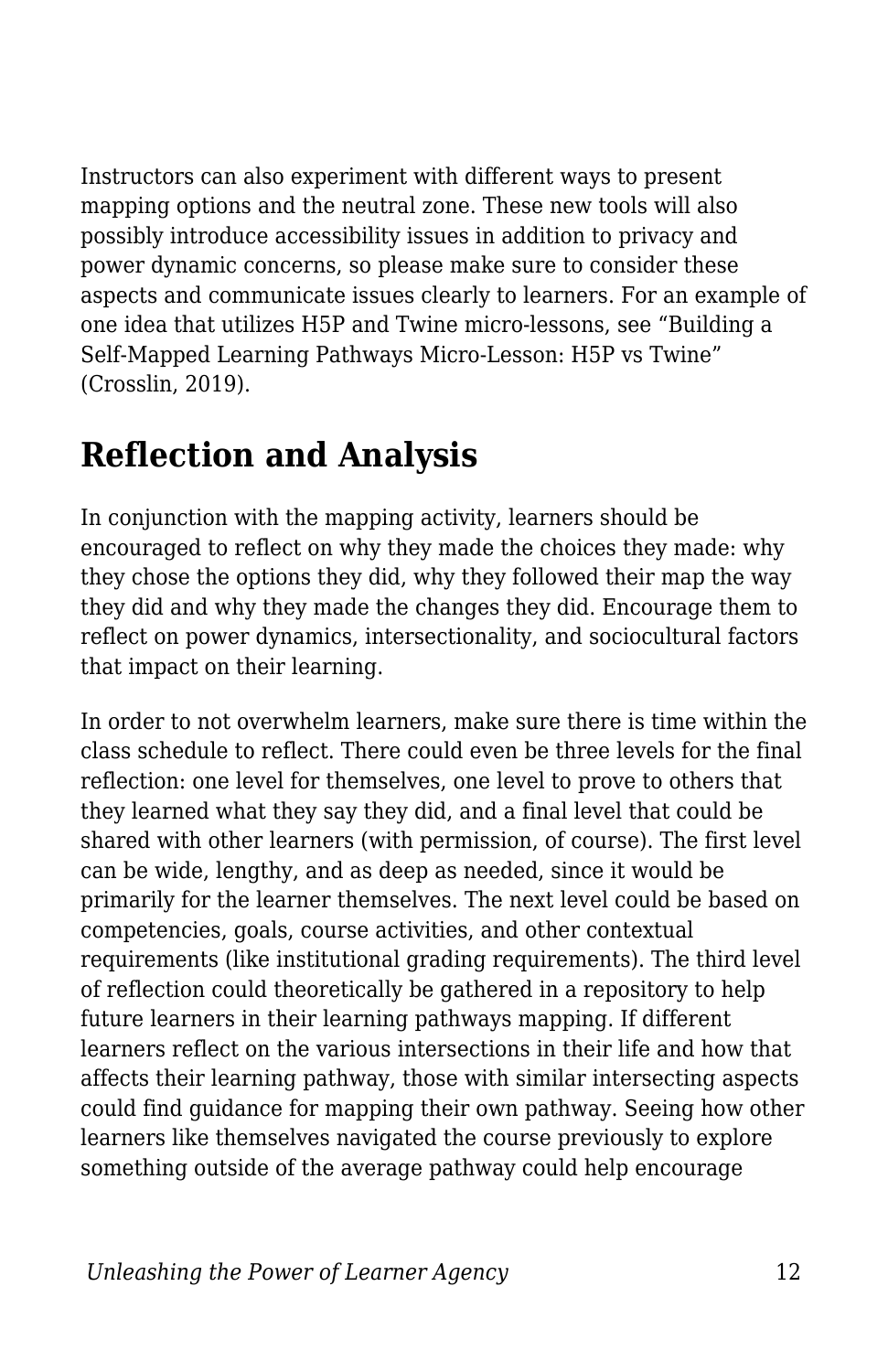others to make these choices as well.

### **SMLP and Equity**

As this chapter is practical in nature, examination of important mindsets critical to implementing SMLP equitably cannot be addressed fully. However, SMLP was conceptualized to address some concerns raised by critical pedagogy (see Freire, 1996 and Hooks, 1994 for more about critical pedagogy). Therefore, some of the core social justice mindsets that are needed to empower heutagogical pathway creation need to be noted. These include:

- **Allow each learner to center their unique intersectionality.** Intersectionality is a term that was coined by Crenshaw (1989) as a critique of power dynamics that ignored the unique oppression of black women. Each learner will have a unique intersection of sociocultural characteristics - SMLP works best when each learner can center their unique intersection rather than those of the instructors or other learners. Indigenous Pedagogy brings an important perspective to this by seeing each learner as a "potential knowledge-keeper and teacher" based on the Indigenous value that "all members of a community have knowledge to share" (Restoule & Chawwin-is, 2017, p.12).
- **Avoid the temptation to re-center dominant identities.** Mehran (2019) points out how white males can often reframe and re-center intersectionality back on themselves. Instructors of any sociocultural background can possibly do this as the one in charge of the course, so instructors must avoid re-centering themselves in SMLP course design.
- **Because of historic educational power imbalances, learners may not be aware of their capabilities.** Bali (2019b) makes an important point about Capability Theory that can guide the development of SMLP courses: "one's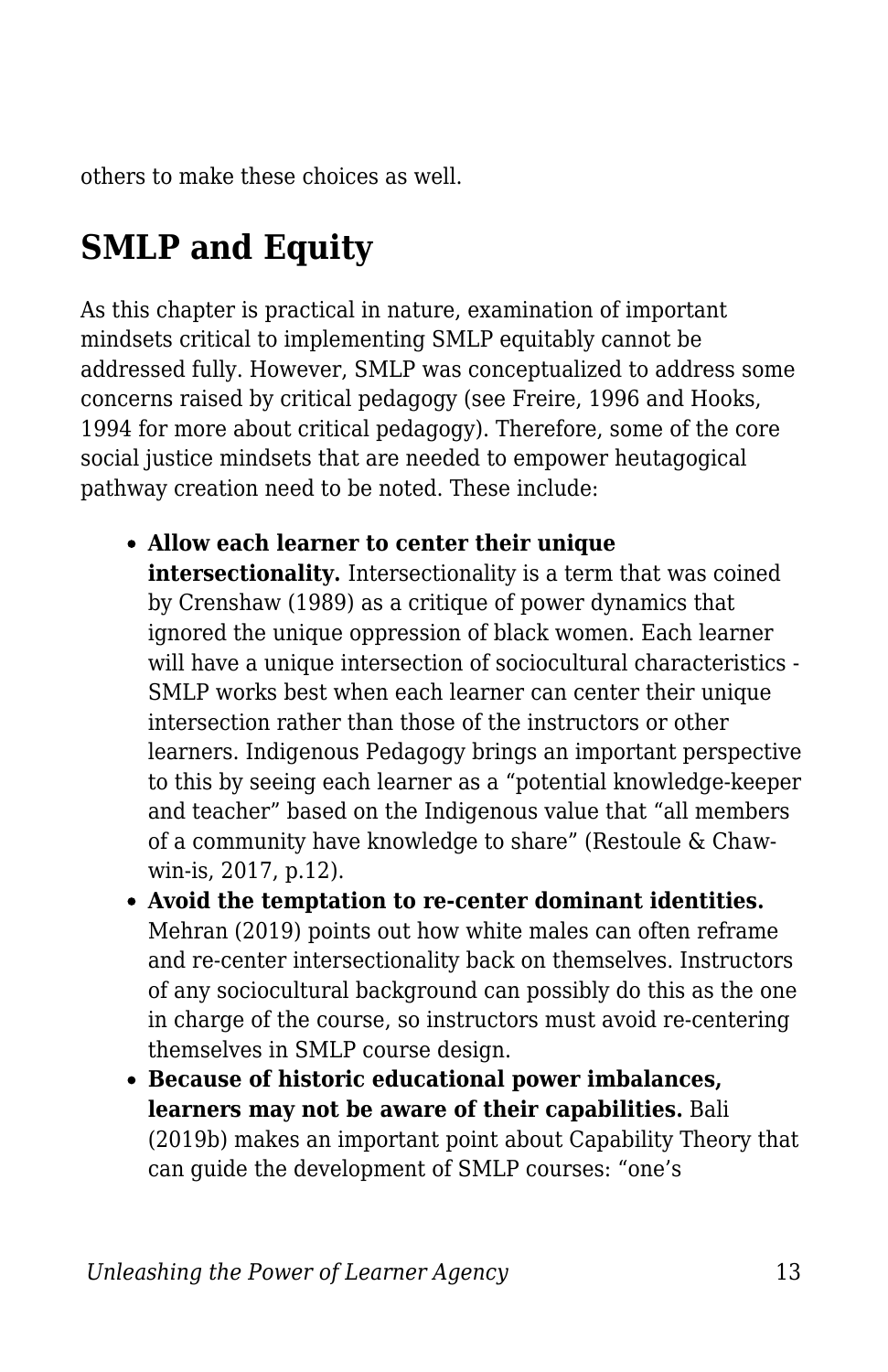surrounding environment can limit someone's capacity to practice what they are capable of…. we must recognize that marginalized people, when given agency and choice, may not be able, at first, to make good choices because of the hegemony of the dominant worldview narrowing their vision on what is possible for them" (para. 14). In other words, learners may need help and encouragement to step outside of the single linear pathway that they are most accustomed to from their past.

**Don't forget to keep all aspects of the SMLP course accessible.** Because SMLP courses can be seen as "experimental," the temptation exists to jump in and not design for accessibility. Make sure this does not happen. See Thurber and Bandy (2018) for a good summary of accessibility and design in online courses.

### **Conclusion**

This chapter set out to examine some of the practical ways to create a course that implements the heutagogical goal of learner agency. Because many people are typically not taught how to be a learner, the SMLP design methodology was presented as one method to facilitate a course that allows learners to map their own pathway as a means of achieving agency. Learners are given the option to choose from a predetermined instructor-centered pathway, or to create a pathway of their choosing. This includes mixing in parts of the instructor pathway if they so choose. Giving learners these options allows them to center their unique intersectionality while also individualizing the amount of support they need from the instructor based on their personal capabilities. But because the choice is in the learners' hands, they retain agency over exactly what they need.

While there has been some research conducted on SMLP courses, much is still unknown about how learners navigate these spaces. Additionally, technology tools that allow for mapping - while also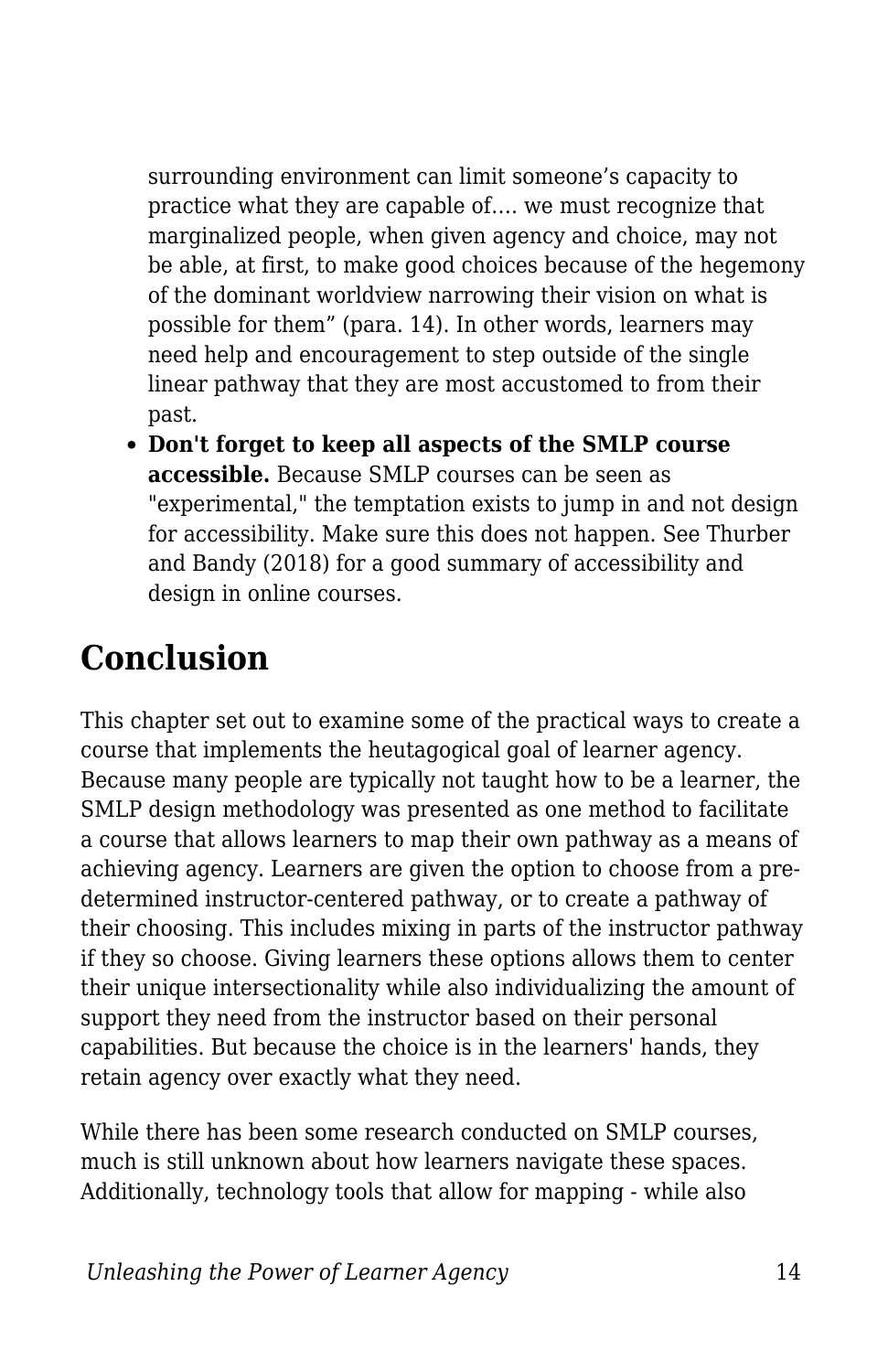protecting privacy - are few and far between. Future work in the SMLP realm will include research into what course designs and mindsets encourage more learners to step away from complete reliance on the instructor in the course. Additionally, work continues to find or create tools that will allow learners to create a learning pathway map, follow and adjust that map, and then reflect on the entire process at the end. Hopefully this chapter has served as a springboard to using SMLP to integrate heutagogy into the learning process.

### **References**

- Bali, M. (2019, March 23). Reflections on ungrading for the 4th time [Blog post]. [https://edtechbooks.org/-ircB](https://blog.mahabali.me/pedagogy/reflections-on-ungrading-for-the-4th-time/)
- Bali, M. (2019, December 31). Republishing: My journey to understanding intersectionality [Blog post]. [https://edtechbooks.org/-HCfg](https://blog.mahabali.me/pedagogy/critical-pedagogy/republishing-my-journey-to-understandingintersectionality/)
- Bali, M. & Caines, A. (2018). A call for promoting ownership, equity, and agency in faculty development via connected learning. *International Journal of Educational Technology in Higher Education, 15*(46). [https://edtechbooks.org/-uap](https://doi.org/10.1186/s41239-018-0128-8)
- Crenshaw, K. (1989). Demarginalizing the intersection of race and sex: A black feminist critique of antidiscrimination doctrine, feminist theory, and antiracist politics. *University of Chicago Legal Forum, 1989*(1), 139-167.
- Crosslin, M. (2014a, May 4). Designing a dual layer cMOOC/xMOOC [Blog post]. [https://edtechbooks.org/-NUsw](https://www.edugeekjournal.com/2014/05/04/designing-a-dual-layer-cmoocxmooc/)
- Crosslin, M. (2014b, September 23). Designing a neutral zone in duallayer (customizable modality) MOOCs [Blog post]. [https://edtechbooks.org/-eRL](https://www.edugeekjournal.com/2015/09/23/designing-a-neutral-zone-in-dual-layer-customizable-moldality-moocs/)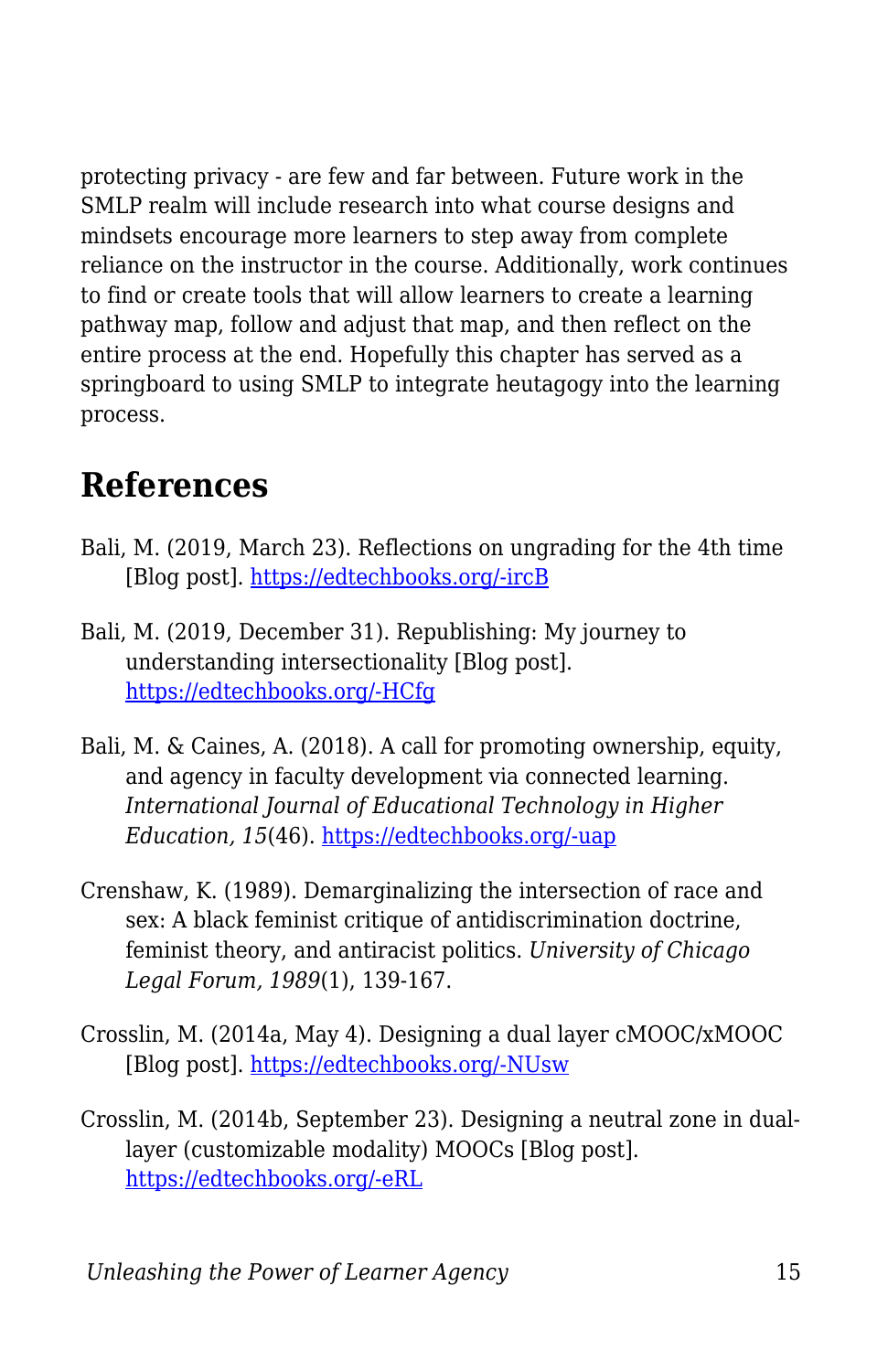- Crosslin, M. (2014c, September 26). Visual flow of learner tools in the dual layer MOOC [Blog post]. [https://edtechbooks.org/-mHEf](https://www.edugeekjournal.com/2014/09/26/visual-flow-of-learner-tools-in-the-dual-layer-mooc/)
- Crosslin, M. (2015a, January 20). The mirage of measurable success [Blog post]. [https://edtechbooks.org/-DhV](https://www.edugeekjournal.com/2015/01/20/the-mirage-of-measurable-success/)
- Crosslin, M. (2015b, October 1). Digging into what "choice" is in customizable modality/dual-layer [Blog post]. [https://edtechbooks.org/-pIZ](https://www.edugeekjournal.com/2015/10/01/digging-into-what-choice-is-in-customizable-modalitydual-layer/)
- Crosslin, M. (2015c, December 28). Every choice is awesome. Every path is cool when you're in #HumanMOOC [Blog post]. [https://edtechbooks.org/-SSj](https://www.edugeekjournal.com/2015/12/28/every-choice-is-awesome-every-path-is-cool-when-youre-in-humanmooc/)
- Crosslin, M. (2016a). Customizable modality pathway learning design: Exploring personalized learning choices through a lens of selfregulated learning (Doctoral dissertation). University of North Texas, Denton, TX.
- Crosslin, M. (2016b, June 14). Evolution of the duallayer/customizable pathways design MOOC [Blog post]. [https://edtechbooks.org/-ggaP](https://www.edugeekjournal.com/2016/06/14/evolution-of-the-dual-layercustomizable-pathways-design/)
- Crosslin, M. (2017, March 28). Creating a self-mapped learning pathway [Blog post]. [https://edtechbooks.org/-GxiB](https://www.edugeekjournal.com/2017/03/28/creating-a-self-mapped-learning-pathway/)
- Crosslin, M. (2018). Exploring self-regulated learning choices in a customisable learning pathway MOOC. *Australasian Journal of Educational Technology, 34*(1), 131-144.
- Crosslin, M. (2019, September 4). Building a self-mapped learning pathways micro-lesson: H5P vs Twine [Blog post]. [https://edtechbooks.org/-Xkhj](https://www.edugeekjournal.com/2019/09/04/building-a-self-mapped-learning-pathways-micro-lesson-h5p-vs-twine/)
- Crosslin, M., & Dellinger, J. T. (2015). Lessons learned while designing and implementing a multiple pathways xMOOC +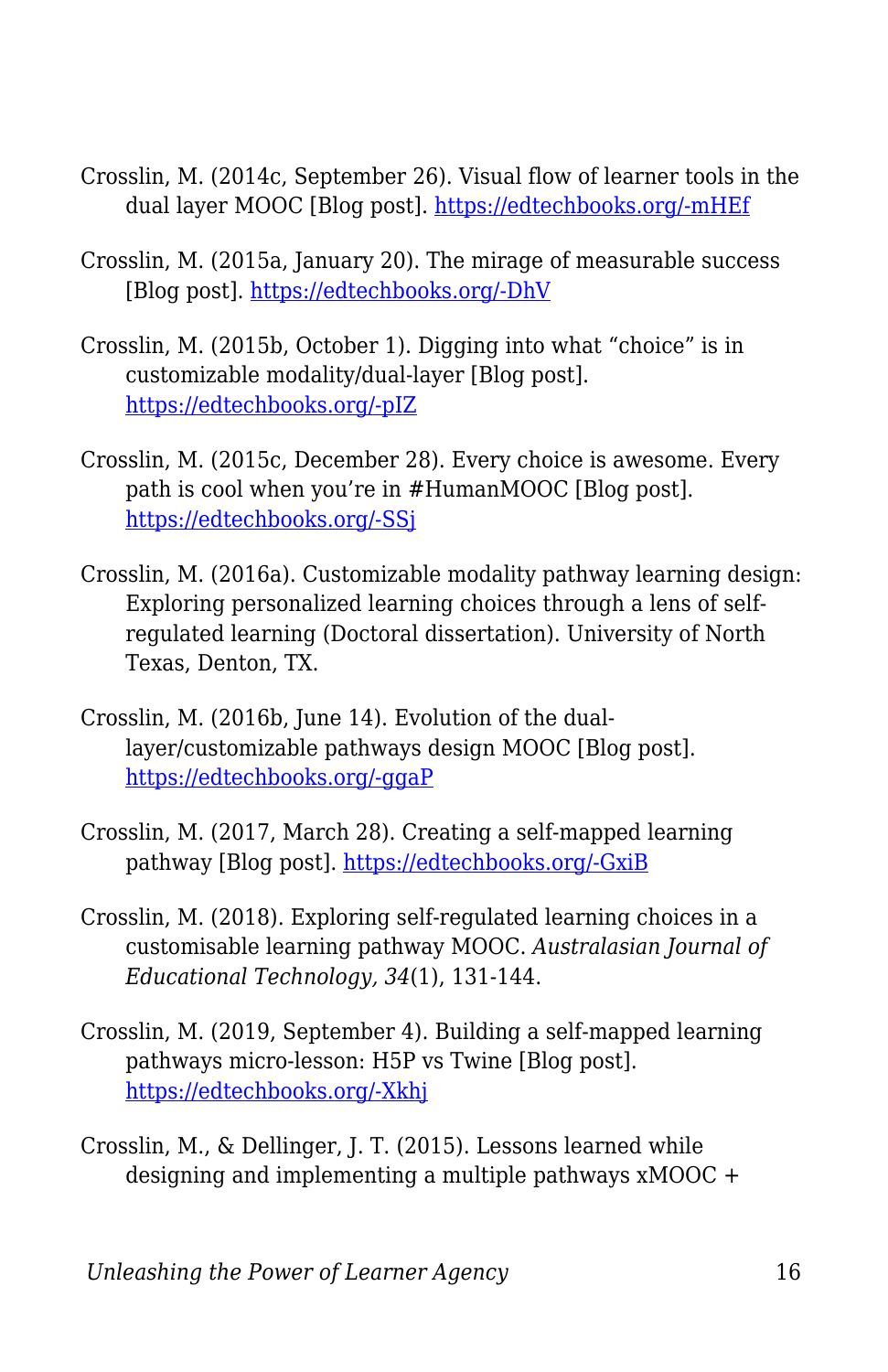cMOOC. In D. Slykhuis, & G. Marks (Eds.), *Proceedings of Society for Information Technology & Teacher Education International Conference* 2015 (pp. 250-255). Chesapeake, VA: Association for the Advancement of Computing in Education.

- Crosslin, M., Dellinger, J. T., Joksimovic, S., Kovanovic, V., & Gaševic, D. (2018). Customizable modalities for individualized learning: Examining patterns of engagement in dual-layer MOOCs. *Online Learning Journal, 22*(1). 19-38.
- Crosslin, M., Milikic, N., Dellinger, J. T., Jovic, I., & Breuer, K. (2019). Determining learning pathway choices utilizing process mining analysis on click stream data in a traditional college course. *Companion Proceedings of the 9th International Learning Analytics and Knowledge Conference*.
- Dawson, S., Joksimovic, S., Kovanovic, V., Gaševic, D., & Siemens, G. (2015). Recognising learner autonomy: Lessons and reflections from a joint x/c MOOC. *Proceedings of Higher Education Research and Development Society of Australasia 2015*, Melbourne, 117-129.
- Fasheh, M. (2000, September). The trouble with knowledge. Presented at EXPO 2000: A Global Dialogue on "Building Learning Societies - Knowledge, Information and Human Development," Hanover, Germany. [https://edtechbooks.org/-Kvv](http://www.swaraj.org/shikshantar/resources_fasheh.html)
- Freire, P. (1996). *Pedagogy of the oppressed* (revised). Continuum.
- Gilliard, C. (2019). Caught in the spotlight. *Urban Omnibus*. [https://edtechbooks.org/-kyIj](https://urbanomnibus.net/2020/01/caught-in-the-spotlight/)
- Hall, L. A. (2017, April 3). Dual pathways in online learning [Blog post]. [https://edtechbooks.org/-egeQ](http://teachingacademia.com/index.php/2017/04/03/dual-pathways-in-online-learning/)
- Hooks, b. (1994). *Teaching to transgress: Education as the practice of*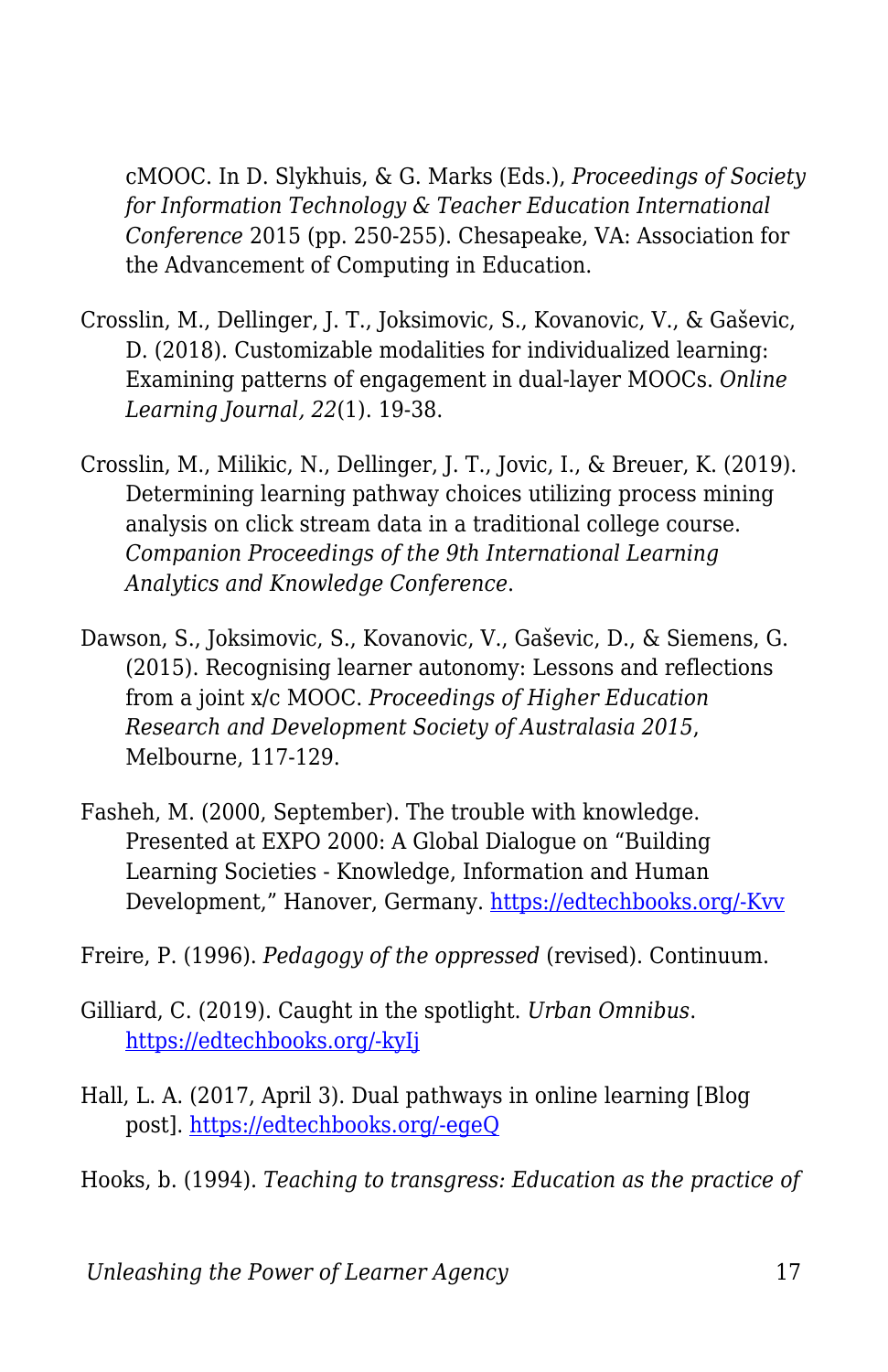*freedom*.: Routledge.

- Kilgore, W., & Al-Freih, M. (2017). MOOCs as an innovative pedagogical design laboratory. *International Journal on Innovations in Online Education, 1*(1).
- Kovanović, V., Joksimović, S., Gašević, D., Siemens, G., & Hatala, M. (2015). What public media reveals about MOOCs: A systematic analysis of news reports. *British Journal of Educational Technology. 46*(3), 510–527.
- McMillan Cottom, T. (2019, August 26). Rethinking the context of edtech. *EducauseReview 54*(3). [https://edtechbooks.org/-PeuD](https://er.educause.edu/articles/2019/8/rethinking-the-context-of-edtech)
- Mehran, P. (2019, December 22). Intersectionality: Not a term to recenter whiteness [Blog post]. [https://edtechbooks.org/-xmmks](https://womenofcolorinelt.wordpress.com/2019/12/22/intersectionality-not-a-term-to-recenter-whiteness/)
- Montero-Colbert, A., Delia Deckard, N., Stewart, B., Richard, S., & Nanan, A. (2019). Learning together in public and private: Exploring learner interactions and engagement in a blended platform MOOC environment. *Current Issues in Emerging eLearning, 6*(1), pp. 20-41.
- Noble, S. U. (2018). *Algorithms of oppression: How search engines reinforce racism*. NYU Press.
- Restoule, J. P.& Chaw-win-is. (2017, October). Old ways are the new way forward: How Indigenous pedagogy can benefit everyone. The Canadian Commission for UNESCO's IdeaLab. [https://edtechbooks.org/-rEj](https://en.ccunesco.ca/-/media/Files/Unesco/OurThemes/EncouragingInnovation/20171026_Old-ways-are-the-new-way-forward_How-Indigenous-pedagogy-can-benefit-everyone_FINAL.pdf)
- Rosé, C. P., Ferschke, O., Tomar, G., Yang, D., Howley, I., Aleven, V., Siemens, G., Crosslin, M., Gasevic, D., & Baker, R. (2015). Challenges and opportunities of dual-layer MOOCs: Reflections from an edX deployment study. *Proceedings of the 11th International Conference on Computer Supported Collaborative*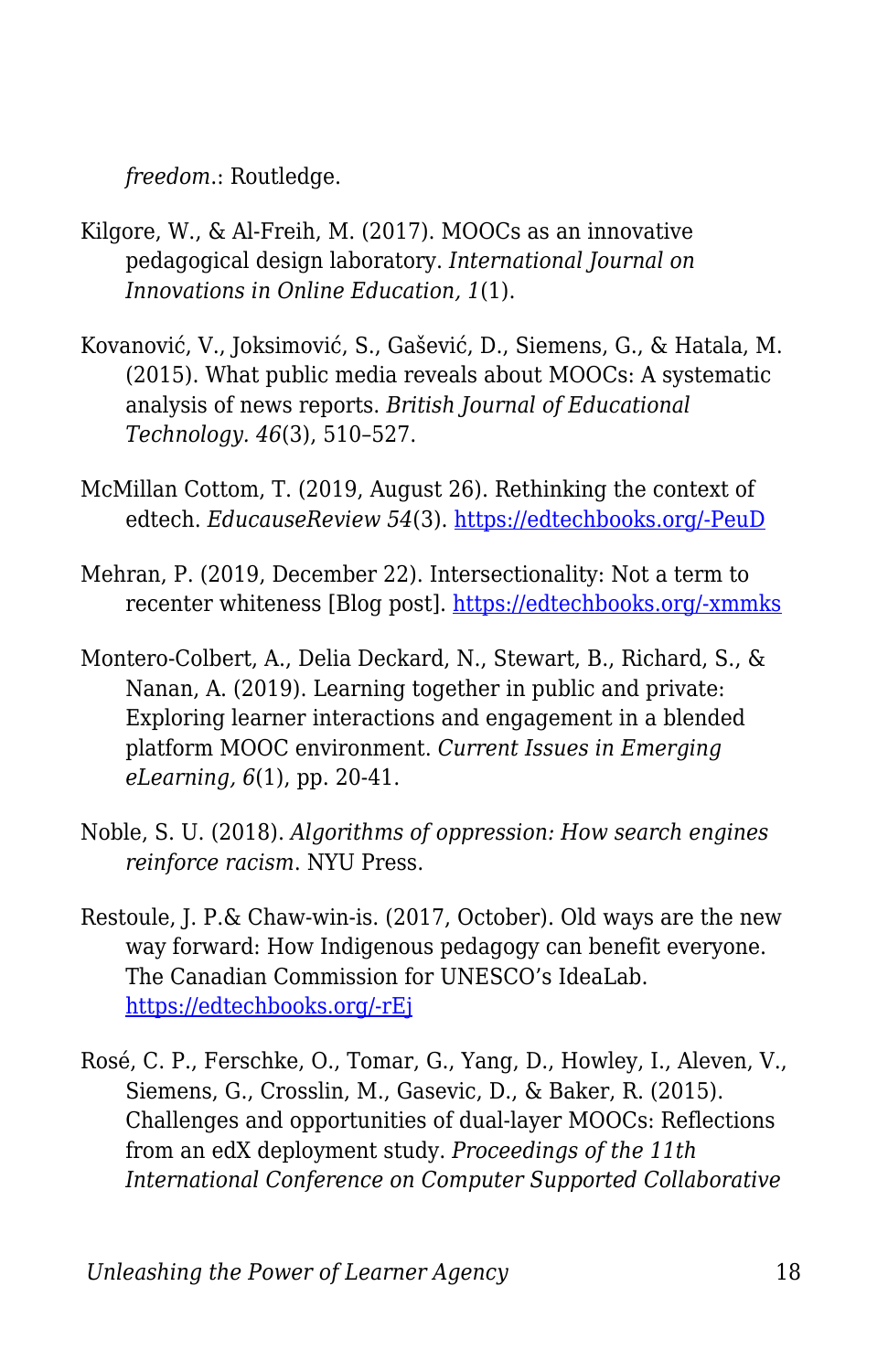*Learning (CSCL 2015)*. Gothenburg, Sweden.

- Semingson, P. (2017, August 17). Engaging non-traditional students with (mobile-compatible) microlearning [Blog post]. Retrieved from [https://edtechbooks.org/-wLh](https://evolllution.com/programming/teaching-and-learning/engaging-non-traditional-students-with-mobile-compatible-microlearning/)
- Stommel, J. (2020, February 6). Ungrading: a FAQ. [https://edtechbooks.org/-PSeP](https://www.jessestommel.com/ungrading-an-faq/)
- Thurber, A.& Bandy, J. (2018). Creating Accessible Learning Environments. [https://edtechbooks.org/-Qqtf](http://cft.vanderbilt.edu/guides-sub-pages/creating-accessible-learning-environments/)
- Watters, A. (2019, December 31). The 100 worst ed-tech debacles of the decade [Blog post]. [https://edtechbooks.org/-BXTX](http://hackeducation.com/2019/12/31/what-a-shitshow)